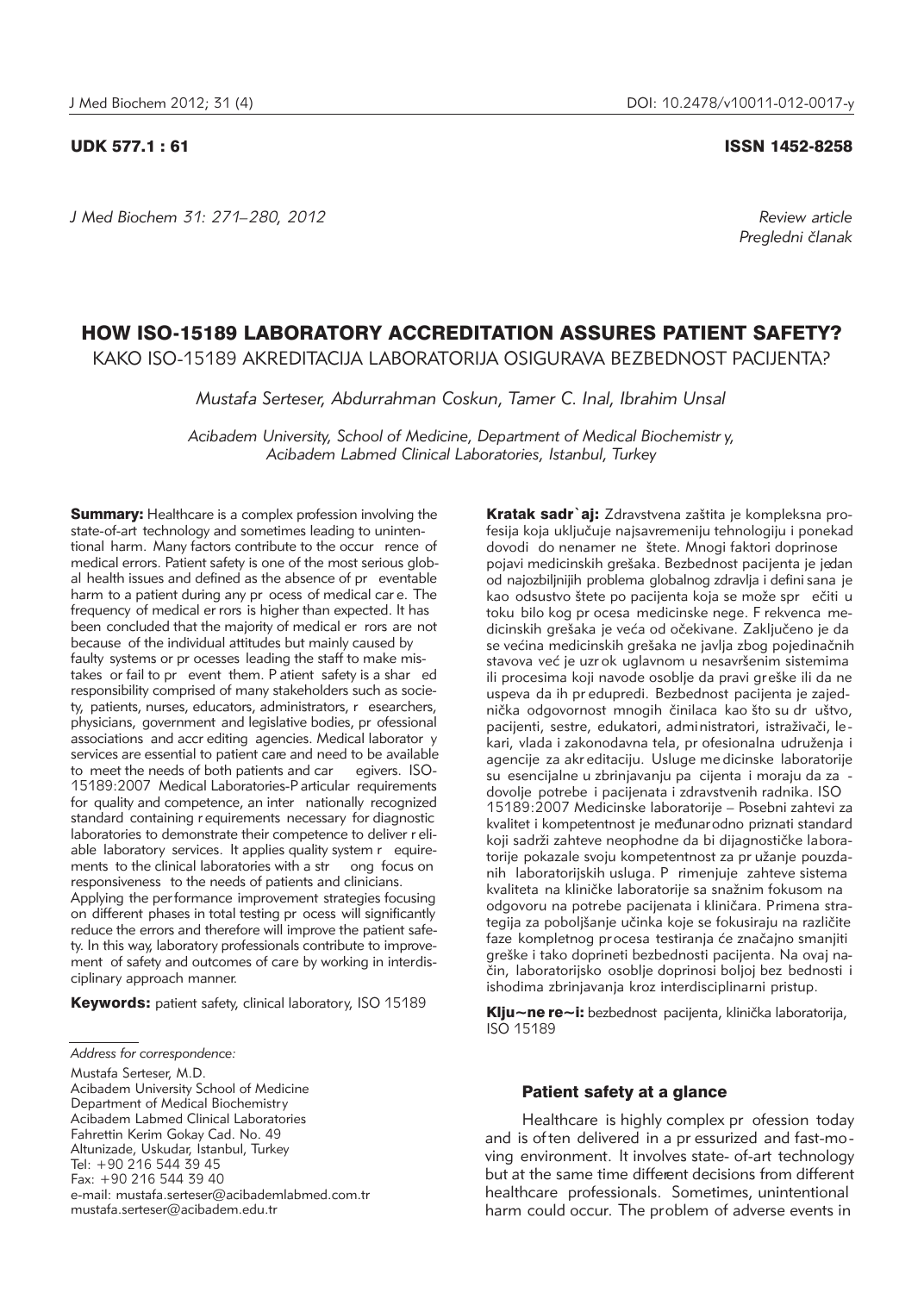healthcare is not new but the subject has r emained largely neglected. Patient safety is one of the most serious global health issues and defined as the absence of preventable harm to a patient during any process of medical care. Reports show that, in developed countries, one in ever y ten patients is har med during medical care. On the other hand, this figure is much higher in developing countries when compared to well-developed ones.

A variety of factors contributes to the occurrence of medical errors. The main reason for which preventable errors occur is the complexity of medical car e, involvement of staff, hospital equipment and pr ocedures (1). The type of the er rors is divided into four main categories: a) diagnostic er rors, b) tr eatment errors, c) prevention errors and d) others (1).

Use of outdated tests or failur e to employ correct tests leads to delayed diagnosis or failur e to take result-based measures to monitor or test the disorder. Treatment type er rors are related with the per formance of procedures or tests. Application of incor rect treatment, drug dosage errors or incorrect method of drug administration leads to inappr opriate care of patients. Failure to provide prophylactic treatment or inadequate monitoring or follow up of the tr eatment leads to prevention errors. Failure of communication or any system failur e in healthcare facility also leads to preventable errors.

The frequency of medical er rors is higher than expected. The first serious report concerning medical errors and patient safety was published by the Institute of Medicine (IOM) in 1999 (2). T o Err Is Human: Building a Safer Health System. This publication has br oken the silence that has sur rounded and masked medical er rors and prioritized the concept of »patient safety« not only in the United States but also in other countries in the world. The cr eation of World Alliance for P atient Safety by The W orld Health Organization (WHO) is a significant step to improve the safety of healthcare in all Member States (www.who.int/patientsafety). It has been estimated that, 44.000 to 98.000 deaths occur each year in hospitals because of preventable medical errors. That is more than deaths fr om motor vehicle accidents, breast cancer or AIDS. Apart from the cost in human lives, preventable medical errors have been estimated in a total cost of \$17 to \$29 billion per year (3–5). This estimate places the medical er rors among the leading causes of death in the USA (6, 7). Loss of trust and satisfaction in healthcare system by patients as well as by healthcar e professionals is the r esult of error costs.

IOM report provided the main factors contributing to medical errors (2). The first one is a fragmentation or decentralization of healthcar e system leading to creation of the unsafe environment for patients and prevention of safety efforts. The second factor is an accreditation process which pays insufficient attention to prevention of the er rors. The third factor is a medical liability system discouraging the medical staff from revealing the mistakes. This leads to pr evention of systematic errors. The last factor is the thir d-party purchasers of healthcar e, which discourage healthcare organizations to improve both safety and quality (2).

One of the IOM report's main conclusion is that the majority of medical er rors is not because of individual attitudes but mainly due to faulty systems or processes leading staff to make mistakes or fail to prevent them. In order to prevent mistakes, designing of all healthcare system levels safer is fundamental, to make it har der for the staff to do something wr ong and easier to do it in a right way . When an er ror occurs, blaming the staff does not make the system safer and does not pr event others from making the same error (2).

For better safety, IOM report recommends fourstep approaches (2). I. Due to lack of a single govemmental agency for impr ovement and monitorization of the safety issues, the healthcare is about a decade or more behind many higher -risk industries on the basis of fundamental safety issues. F or this r eason, the national awar eness should be established to organize a leadership to impr ove the knowledge about the patient safety . II. Nationwide mandator y error reporting systems should be developed. Healthcare staff should be encouraged to participate in these voluntary reporting systems. In this way, identification of errors and learning from errors will provide incentives to healthcar e organizations to implement internal safety systems. III. Thr ough regulatory and related mechanisms, such as licensing, certification or accreditation, the minimum per formance levels for healthcar e staff should be defined to raise expectations for impr ovements in patient safety . IV. Healthcare organizations must develop a »cultur e of safety« to improve the reliability and safety of care for patients (2).

After the release of IOM report, both public and private healthcare systems have tried to elevate performance standards. The Joint Commission on Accreditation of Healthcar e Organizations (JCAHO) enforced the standards focusing on patient safety by revision of the existing standards and developing new safety standards. As a part of its accr editation process, JCAHO requires evaluation of the factors leading to er rors by r oot-cause analysis. JC AHO encourages but does not r equire hospitals to r eport adverse events (8). Among healthcar e services, clinical laboratories ar e particularly important because physicians make their decisions mostly in accordance with the laboratory results. In this context the media always intend to r emind to mistakes of laboratories (9). In April 3, 2004, Walter F. Roche wrote an article in Baltimore Sun. The article indicated that the testing problems in the city community hospital,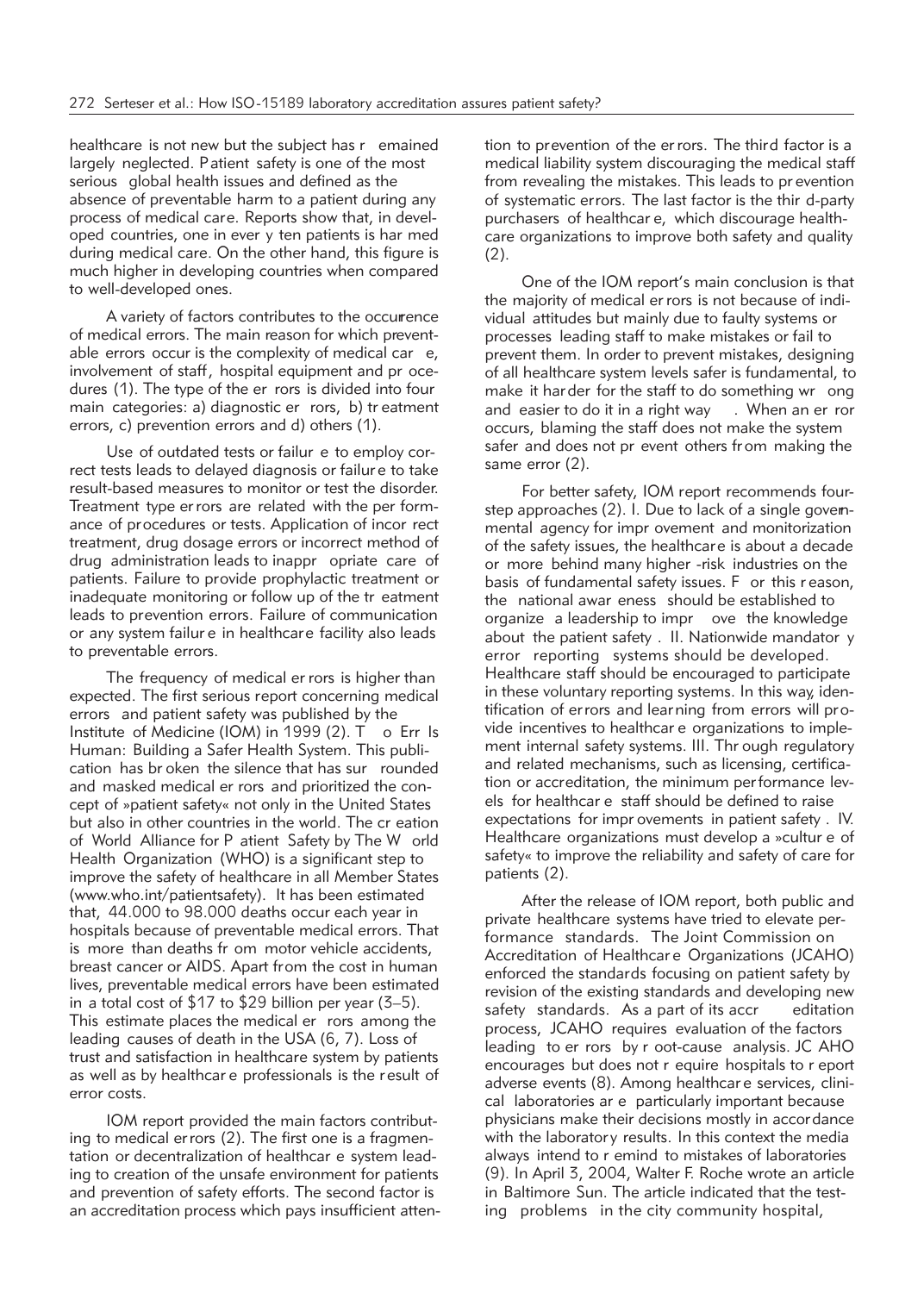Baltimore Hospital, an affiliate of the University of Maryland Health System, wer e far more widespread than had pr eviously been indicated. It has been explained by hospital officials that questionable HIV and Hepatitis C r esults might have been given to more than 2000 patients. In addition, questionable test results for sexually transmitted diseases such as gonorrhea and chlamydia wer e provided. In some cases, the inspectors found out chemical r eagents with the expir ed shelf-life. Because the test r esults were issued despite er rors, equipment malfunctions, inadequate training and sample mishandling, the Baltimore Hospital faced with \$ 10000-a-day fine unless it cor rected the pr oblems. Laboratory errors became the subject of many articles in the media. An article by Weber and Ornstein in Los Angeles Times in December 7, 2004, explained one doctor 's long trial for dangerous mistakes. In October 3, 2007, a case of a woman who had double mastectomy for breast cancer was reported in The New York Times by Tara-Parker Pope. She had lear ned that her r esults were mixed with someone else's test r esults, that is, she had never had cancer at all (10). An important question has been asked by Leslie P epper in Good Housekeeping: Can you tr ust your lab r esults? She explained mixed-up samples, misread slides, contaminated specimens, etc. (11).

Reported medical er rors are only a part of the iceberg. The majority of errors is not reported correctly. For example, most recent article by Robert Pear in The New York Times in January 6, 2012 demonstrated that hospital employees r ecognized and reported only one out of seven er rors, accidents and other events causing any har m to Medicare patients while they were hospitalized (12). The investigators found many serious problems, including some that caused patients to die, which were not reported.

#### Who is responsible for patient safety?

Patient safety is a shar ed responsibility comprised of many stakeholders such as society, patients, nurses, educators, administrators, researchers, physicians, government and legislative bodies, pr ofessional associations and accr editing agencies (13) and even the media. All these stakeholders ar e responsible for patient's car e to be safely deliver ed and no harm to be done.

It has been also estimated that hospital boar ds have important responsibilities to supervise the safety and quality car e provided in their institutes (14). Although they implied quality, they did not measure it but paid relatively very little direct attention. The competence of the board for safety issues is decision-making related to medical staff credentialing and an oversight function (14).

How much are clinical laboratories r esponsible for medical er rors? Unfortunately, there are limited

data about medical errors originating from the clinical laboratories. However, laboratory-related medical errors are not innocent and can lead even to death of patients. To decrease the rate of laborator y-related medical errors, we have to focus on the quality of clinical laboratories in a wide perspective.

### Quality in medical laboratories

The term of quality management has specific definitions in different business areas. It ensures that the organization of a product is consistent and accepted to have four main components: quality planning, quality control, quality assurance and quality impr ovement (15). Quality management is mainly focused on product or ser vice quality and also the ways to achieve it. Quality management dates back to periods of Shewhart and Deming in the early twentieth century. Walter A. Shewhart, by using the statistical met hods, created a method for quality control in production processes. W. Edwards Deming pr oposed that any process needed to be analyzed to identif y any sources of variations leading to pr oducts or ser vices that do not meet the expectations of customers. He recommended a continuous feedback loop, known as PDCA cycle: Plan, Do, Check, A ct. Deming, in his book »Out of the Crises« set up 14 points which ar e a basis for transfor mation of the American industr y. Although these 14 points wer e devised for manufacturing industry, most of them could be easily applicable for improvement of laboratory medicine management.

Deming did not use the ter m »Total Quality Management« (TQM) in his book but most of the central ideas of TQM, contained in the book, launched the movement. As TQM has gained pr ominence, the pr oduct planning step has expanded to include the evaluation of customer needs.

'*Total testing process*' is a multistep process that begins and ends with the patient's needs. Originally , it was described by Lundberg (16, 17) and then simplified as follows:

- Pre-pre-analytical phase
- Pre-analytical phase
- Analytical phase
- Post-analytical phase
- Post-post-analytical phase

The steps included in this loop starts with the brain of the physician who selects the laboratory tests and completes with the transmission of test r esults to the ordering physician (18). A ccreditation agencies require from laboratories to take r esponsibilities not only in analytical phase, but also in non-analytical phases; and, pr e- and post-analytical phases wher e most of the errors occur (19).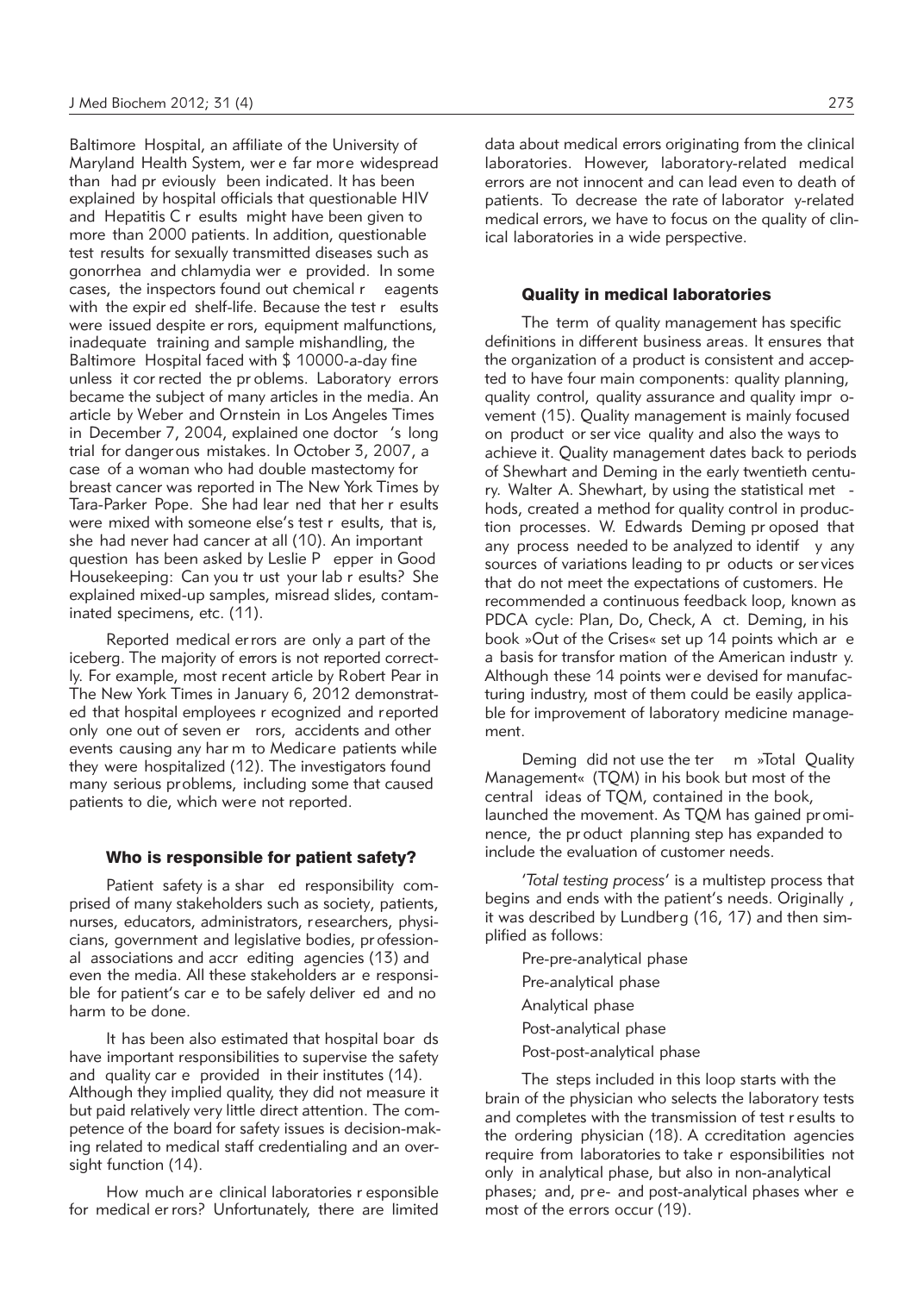Healthcare is a hazar dous area and in the United States, the overall defect rate is estimated to be 31%–69% (20). Er ror rates ar e frequently described as sigma concept. The analytical phase of the laboratory is the best sector in healthcar e with close to 5 sigma performance (20, 21). In order to accomplish better laboratory medicine processes, all phases of total testing pr ocess should be consider ed (22, 23). It has been estimated that pre- and post-analytical phase er rors are at least 4–5 times mor e than those observed in the analytical phase and half of all errors are observed in pre-analytical phase (24–29).

The common causes of er rors are classified as follows (30):

- I- Pre-pre-analytical errors: 46–68%
- II- Pre-analytical errors: 3–5%
- III- Analytical errors: 7–13%
- IV- Post-analytical errors: 13–20%
- V- Post-post-analytical errors: 25–46%

Currently, this classical appr oach is not adequate for clinical laboratories. P re-pre-analytical and post-post analytical phases are more metaphysical for laboratory staff than other phases of total testing process. We recommended clinical pr e-analytical phase for pr e-pre-analytical phase, laborator y preanalytical phase for pr e-analytical phase, laborator y post-analytical phase for post-analytical phase and clinical post-analytical phase for post-post-analytical phase (31).

Errors in healthcare are often of concern when they threat the patient safety . Previous studies suggested that 24%–30% of laborator y errors affect patient care and actual patient har m occurs in 3%–12% of the time (32, 33).

Medical errors are the failure of planned actions to be completed and the majority of them are caused by faulty systems, pr ocesses and conditions leading people to make mistakes. In or der to incr ease performance standards, safety impr ovements by implementing safety systems recommended. These recommendations are translated in specific requirements to promote patient safety by US-based accr editation bodies and international standards (16).

Joint Commission International (JCI) is an international branch of the Joint Commission and has been working with variety of health care organizations in over 80 countries since 1994. All accredited organizations are expected to implement the International Patient Safety Goals (IPSGs). The purpose of these goals is to improve patient safety. There are six goals, four of which are related to clinical laboratories. The first two goals are related to extra-analytical phase of the total testing process (34). The first IPSG is related to correct identification of the patient. It forces health organizations to develop any appr oach to impr ove patient identification accuracy . Without any doubt,

the most critical part of pre-analytical phase is sample collection from the patients (35, 36). Identification processes are important when giving any medications, blood or blood pr oducts or any other tr eatments or pr ocedures or taking blood or any other body fluids for clinical testing (34). JCI r ecommends at least two identifiers for a patient: name, identification number, birth date or others (34). It has been also recommended not to use room numbers or locations as patient identifiers (34). It has been found that identification errors are common in inpatient settings (37). Up to 1 in every 18 identification errors leads to adverse events (38).

The second IPSG is to develop an appr oach to improve the effectiveness of communication among caregivers (34). It is definite that effective communication reduces errors and impr oves patient safety . The communications are electronic, verbal or written. But, verbal or ders or the ones given over phone always result in errors. This second goal is r elated to pre- and post-analytical phases of total testing process. The other communication type with tendency to occurrence of errors is reporting back of critical test results in post-analytical phase. It is expected that the health or ganization should develop a policy or procedure for verbal and telephone or ders including writing down or entering into computers the orders or test results and confirmation that what has been written and read back is accurate (34).

The third IPSG is to impr ove the safety of highalert medications. Another clinical laborator y- related IPSGs are to ensure the correct side, correct procedure and correct patient surgery (IPSG 4) and reduce the risk of health-care associated infections (IPSG 5). The last IPSG is to r educe the risk of patient har m resulting from falls (IPSG 6) (34).

The College of American P athologists (CAP) Laboratory Accreditation Program is an internationally recognized program helping laboratories to achieve the standards of excellence to positively impact pa tient care. The program is based on rigor ous accreditation standards that ar e translated into detailed and focused checklist requirements. The questions in the checklist are very clear and evidence of compliance are required.

In July 2011, The CAP Laboratory Accreditation Program released enhanced checklists used in accreditation inspection pr ocesses of laboratories to meet the Centers for Medicare and Medicaid Services (CMS) requirements. In Januar y 2012, The C AP issued new edition of the A ccreditation Checklists. Neither have there been any content changes, but an additional section has been included in the Laboratory General Checklist to incorporate biorepository industry practices.

The Laboratory General Checklists refer to monitorization of the laborator y patient safety goals for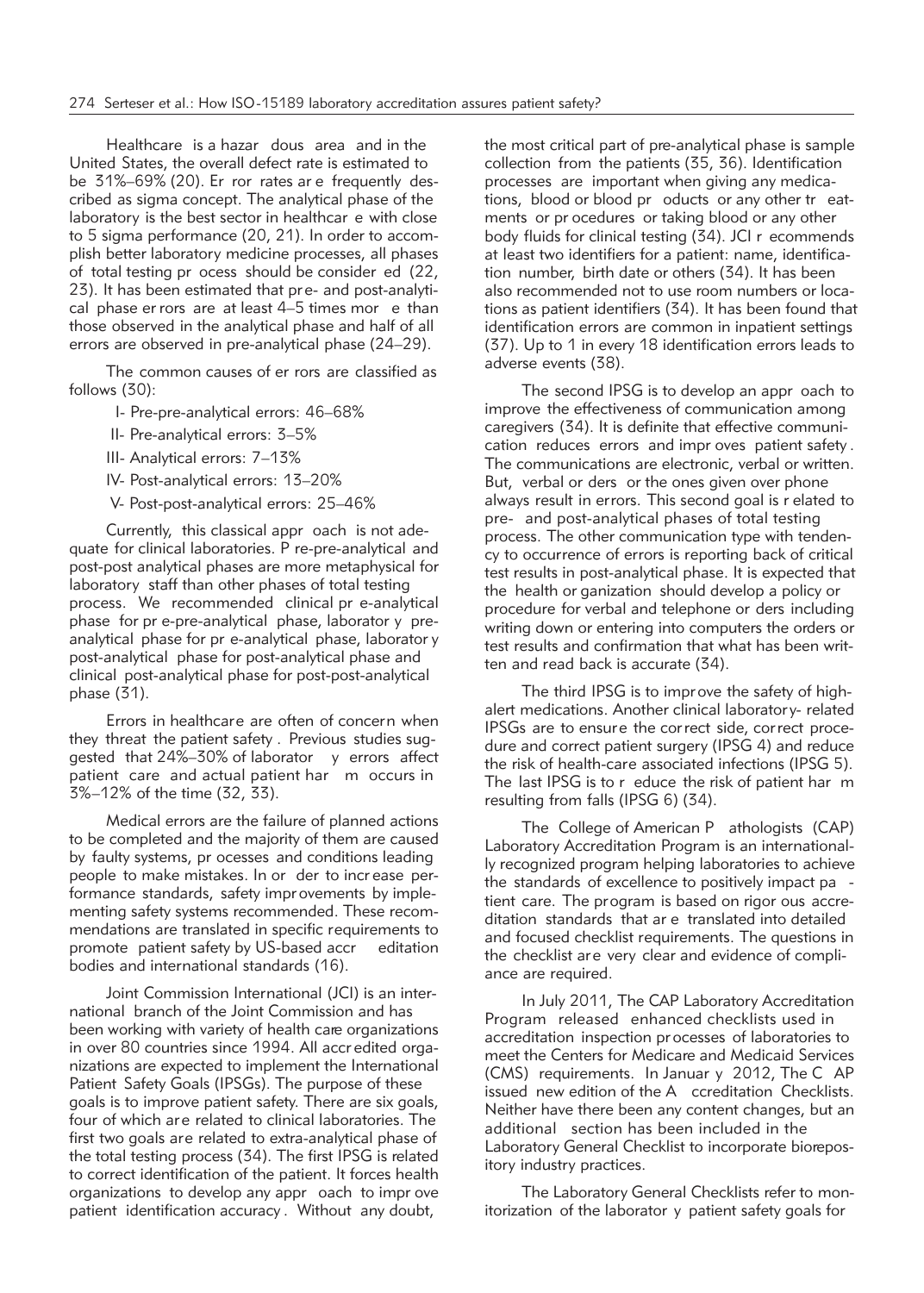pre- and post-analytical laborator y processes (34). These goals are as follows:

- 1. Improve patient and sample identification,
- 2. Improve the verification and communication of life threatening or life altering information,
- 3. Improve the identification, communication and correction of errors,
- 4. Improve coordination of the laboratory patient safety role within healthcare organizations.

Item GEN.20365 deals with that the laborator y has to document these goals related to patient safety (39). Item GEN.20316 requires monitorization of the key indicators of quality.. The key indicators are as follows:

- 1. Patient/specimen identification,
- 2. Test order accuracy,
- 3. Stat test turnaround time,
- 4. Critical value reporting,
- 5. Customer satisfaction,
- 6. Specimen acceptability,
- 7. Corrected results,
- 8. Surgical pathology/cytology specimen labelling,
- 9. Blood component wastage,
- 10. Blood culture contamination.

Out of these indicators, 1st, 2nd, 6th, 8th and 10th indicators are important for pr e-analytical processes whereas the 3<sup>rd</sup> and 4<sup>th</sup> indicators are important for post-analytical processes. Turnaround time solely co vers all three phases of total testing process and may be accepted as an excellent single measure of laboratory performance (34).

Item GEN.20348 deals with the monitorization of pre-analytical processes in the laborator y, whereas item GEN.20364 requires monitorization of post-analytical processes (39). P re-analytical variables start with the physician's order. The other examples ar e: accuracy of transmission of physician 's orders to the laboratory, specimen transport and pr eparation, requisition accuracy, quality of phlebotomy ser vices, and specimen acceptability rates (39). In post-analytical phases, variables including the accuracy of data transmission across electronic interfaces, reflex testing and turnaround time fr om test completion to posting either in printed form or electronic form and interpretation of reports need to be monitorized (39).

There are also other items r elated to total pr eand post-analytical phases of total testing pr ocess. Item GEN.40490 requires the individual collecting a specimen to positively identify the patient prior to specimen collection. Checking at least two different identifiers before collecting the sample need to be confirmed. It is r ecommended that the patient's identity should be verified by asking the patient to intr oduce himself/herself. It is also strictly r ecommended that the patient's r oom number should not be used for identification purposes. Item GEN.40491 also emphasizes the uniquely identified samples to minimize the sample mix-ups and mislabelling. Items GEN.40535 and GEN.40540 require quality systems for correcting the problems identified in specimen transport. Items GEN.41320, GEN.41330 and GEN.41340 are related to post-analytical phase and specify that the laboratory need to have procedures for immediate notifications of critical test results and verification by read-back (39).

## ISO-15189:2007 Medical Laboratories – Particular requirements for quality and competence

Medical laboratory services are essential to pa tient care and need to be available to meet the needs of both patients and car egivers. ISO-15189:2007 specifies requirements for quality and competence particular to medical laboratories; it is an inter nationally recognized standard containing the r equirements necessary for diagnostic laboratories to demonstrate their competence to deliver reliable laboratory services. It is based on ISO/IEC 17025 – General r equirements for the competence of testing and calibration laboratories and ISO 9001 – Quality management systems – Require ments. Below is the historical evaluation and relation of ISO 15189 to ISO/IEC Guide 25 and ISO/IEC 17025.

The history of ISO/IEC Guide 25: General r equirements for the competence of testing and calibration laboratories began in 1977 at the Inter national Laboratory Accreditation Conference (ILAC) held in Copenhagen, Denmark. Guide 25 was a document developed to provide minimum requirements to laboratories on both quality management and technical requirements for accurate and pr oper operation of the laboratory. Until 1990, Guide 25 was r evised three times. IL AC has been r esponsible for develo ping all three editions of Guide 25. Since IL AC itself does not publish inter national standards, all these drafts have been turned over to the International Organization of Standardization (ISO) and the Inter na tional Electrotechnical Commission (IEC) for r eview, approval and publication as ISO/IEC guides (P rocess and Product Quality Conference, TAPPI Proceedings, 1996, Survey on the implementation of ISO/IEC Guide 25 by national laborator y accreditation programs. Maureen Breitenberg, U.S. Department of Com merce, 1994). The Eur opean version of Guide  $25$  was European Standard EN 45001:1989 - General Criteria for the Operation of Testing Laboratories.

The first edition of ISO/IEC 17025 in 1999 replaced both ISO/IEC Guide 25 and EN 45001. ISO/IEC 17025 was prepared by the ISO Committee on conformity assessment, called C ASCO. It contained all the requirements for testing and calibration laboratories have to meet them in or der to show that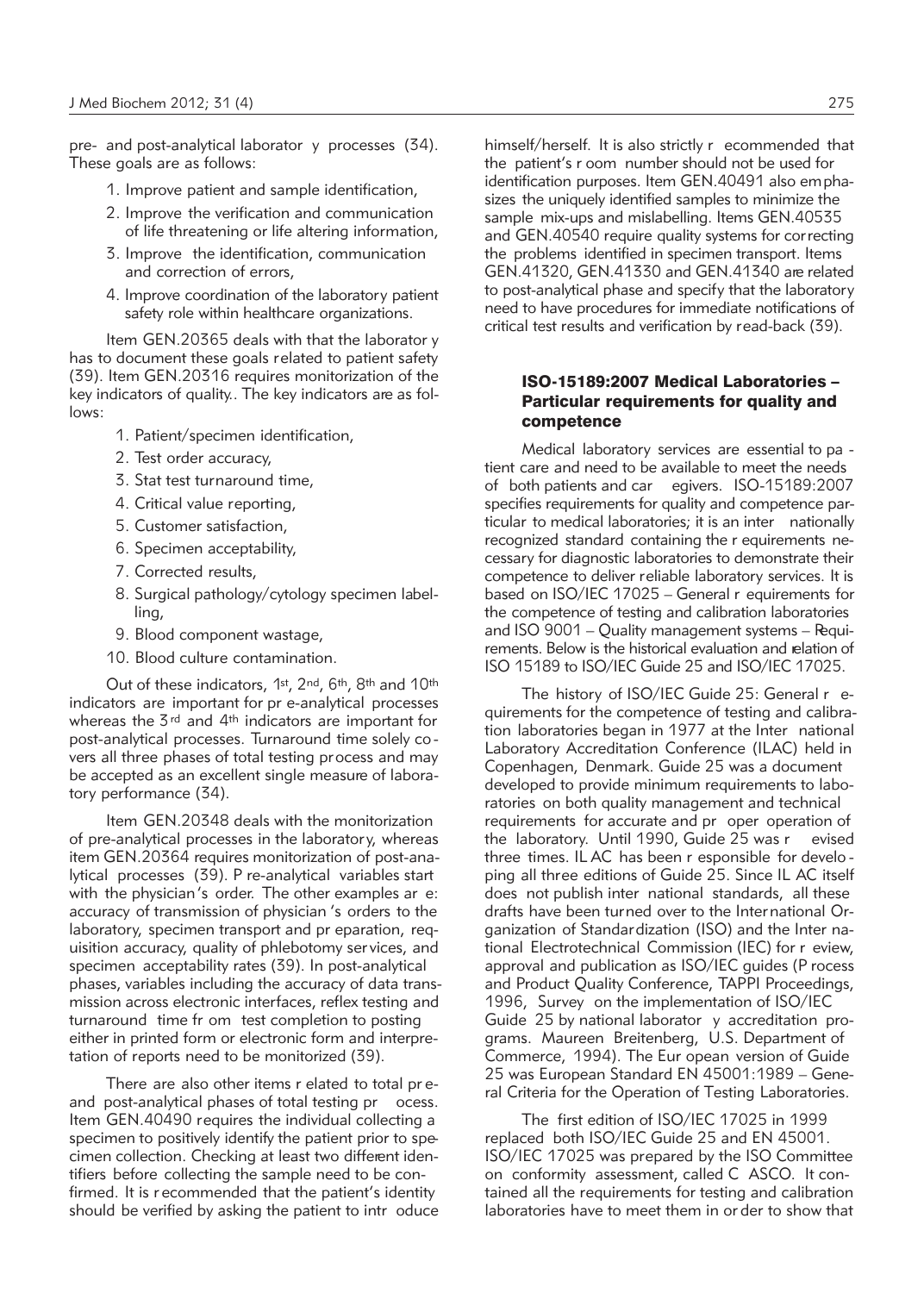they have a management system, they ar e technically competent and they ar e releasing technically valid results. The second and latest edition of ISO/IEC 17025 was published in 2005. It has been evaluated that the requirements in ISO/IEC 17025 standard are more mandatory than those in Guide 25. The standard contains: initial r equirements, management require ments and technical requirements (International Standard ISO/IEC 17025:2005 General r equirements for the competence of testing and calibration laboratories. Second Edition, ISO, Switzerland, 2005).

ISO Technical Committee TC 212 – Clinical la boratory testing and in vitr o diagnostic test systems developed ISO 15189 as an inter national consensus document. The scope of this committee is to standardize and guide in the field of laborator y medicine and in vitro diagnostic systems including the quality management, pre- and post-analytical pr ocedures, analytical performance, laboratory safety, reference systems and quality assurance. T C 212 includes 31 participating countries and 22 obser ving countries (www.iso.org).

It has been evaluated that the existing standard, ISO 17025 – General r equirements for the competence of testing and calibration laboratories, had not adequately addressed the str uctural and operational needs of medical laboratories, although it is an excellent standard for r esearch or industrial laboratories. By this work, harmonized laboratory practice standard has been intended for laboratories around the world.

ISO 15189 adds five mor e critical criteria on medical laboratories: advising on sample type and testing, interaction with clinical staff, providing evaluations on test r esults, providing information on sample collection procedures and ethical approach.

## Patient safety and ISO 15189: Our experience, some examples

Acibadem Labmed Clinical Laboratories wer e established in 2002. It provides laboratory services in the fields of clinical chemistr y, microbiology, molecular microbiology, hematology, blood banking, coagulation, flow cytometer, immunoassays, immunoblotting, immunofluorescence testing and in advanced analytical fields such as, HPLC, LC-MSMS and MAL-DI-TOF, for A cibadem Healthcare Group Hospitals and Outpatient Clinics and also other healthcar e providers located in Turkey and abroad. The laboratory services are being provided in a set up comprised of a core laboratory and more than 20 satellite laboratories. Acibadem Labmed Clinical Laboratories ar e the first ISO 15189 accr edited clinical laborator y in Turkey (40). The pr ocess of certification started in 2004 after being assessed and certified by SGS (Su pervise Gozetme Etud K ontrol Servisleri A.S., Istan bul, Turkey), upon meeting the r equirements of ISO 9001: 2000 Quality Management Systems. We were

audited in the scope of accr editation of A cibadem Healthcare Group according to JCI standar ds in February 2005. We were successfully audited by Deutsche Akkreditierungsstelle Chemie (D ACH) in October 20, 2005 and wer e honored to be the first clinical laboratory awarded the ISO 15189 accreditation standard in Turkey (40). The audits in the first 5 years were completed by DACH. In 2010, the second five-year period was started by audits by TÜRKAK, The Turkish Accreditation Body.

Ensuring the total testing process will secure the patient safety by pr oducing the accurate test r esults. According to obtained data, up to 60% –70% of all problems in laborator y medicine wer e attributed to pre-analytical phase (41). But, pre-and post-analytical errors account for up to 93% of total laboratory errors (42).

As previously mentioned, the first JCI-pr oposed IPSGs is about cor rect identification of the patient sample with at least two identifiers (34). Article 5.4 evaluates the pr e-examination procedures in ISO 15189:2007 (43). According to this standar d, concerning the clinical pr e-analytical phase, the list of available laboratory examinations should be provided as requesting forms or electr onic equivalent. The physicians in particular should be offer ed the selection of cor rect test/tests, the cor rect preparation of the patient, identification of the primar y sample, the filling of consent forms when applicable, information and instructions provided to patients for their own preparation before primary sample collection.

In our system, there are bi-directional data transfer between hospital infor mation system (HIS) and laboratory information management system (LIMS). Our healthcare group encourages electr onic orders and tends to be a paperless organization. For this reason, all physicians have to select test or ders in HIS after completing the examination of patient. Demo graphic data, such as name and sur name, protocol number for each patient, birth date and national identification number are the unique identifiers used for each patient. This allows correct selection of test/tests from the correct patient.

According to Standar d, procedures for demographic identification of a patient, the unique identification of the patient sample, type and amount of the primary sample and anatomic site of the origin of the sample, primary sample collection with descriptions of the primary sample containers and any necessar y additives and labelling of the primar y sample ar e needed.

Our monthly-updated test catalogue pr ovides important information about the name and the code of the test, the primar y sample type, the minimum required volume of the sample, the transport conditions of the sample, the methodology applied for the analysis and working and r eporting times for the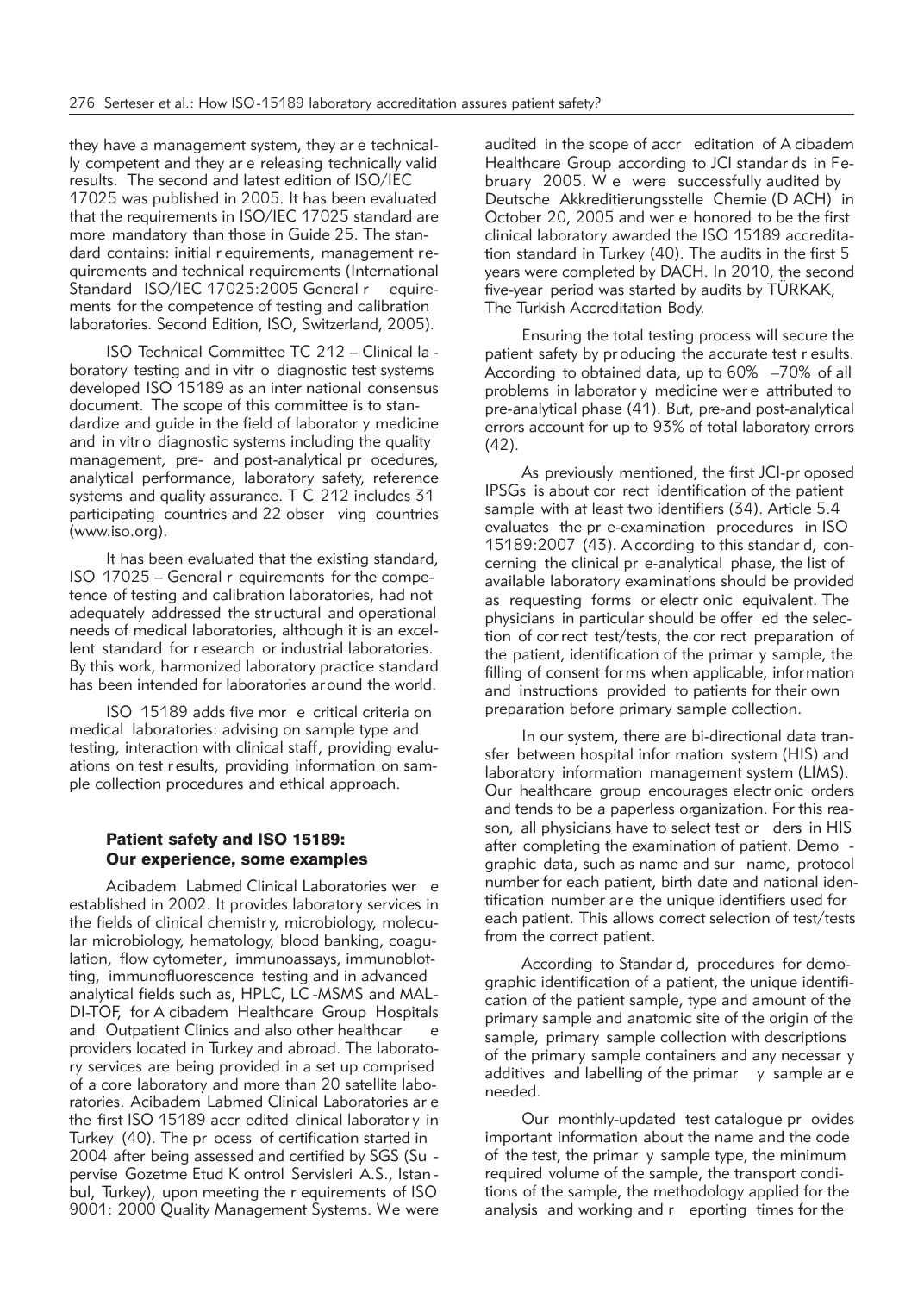requested test. In addition, important r equirements, such as r ejection criteria, stability infor mation and others are also mentioned when applicable.

Registered patient data in HIS are transferred to LIMS and LIMS deter mines the primary sample containers, the minimum number of containers and allocates a unique 10-digit sample accession number . This sample accession number is valid for the samples to be taken at one party . The LIMS pr oduces labels containing interleaved 2 of 5 or code 128- bar codes where applicable and also thr ee different identifiers for a patient: name and sumame, birth date and sample accession number . These bar codes are easily readable by barcode readers and by the analyzers in the laboratory. This allows cor rect test analysis fr om the correct patient sample unless ther e is no mislabelling. The printed labels ar e stuck on r equested amount of containers befor e sampling. The phlebotomist also checks for the similarity of identifiers and labels each container before sampling to prevent any discordance between sample type and patient identification. While LIMS pr oduces labels, at the same time it gives important infor mation about patient preparation during sampling, important rejection criteria or any important issues on sample transport, if present (44–47).

An important issue in the pr e-examination phase is the traceability of the primary sample. In our system, starting from the ordering physician who registers the requested test/tests into the HIS, all steps including the phlebotomist who takes the patient's sample, the staff who brings the samples to the laboratory and the laboratory technician who accepts the samples into the LIMS are registered and easily monitored. The system log contains data including the user name of the staff in LIMS, the date and the time and the action taken.

The transportation of the samples to the laboratory within the time frame suitable for the r equested analysis, within the temperatur e interval to pr eserve the integrity of the sample and also to ensur e the safety for both car riers, general public and the r eceiving laboratory is necessary, and according to Standard, the laborator y needs to have a document for these issues. We use special bags to car ry the samples. These bags have two differ ent parts inside and one part is used for the sample transportation at ambient temperature and the other part is used to carry the samples which need to be refrigerated. This part contains a special section for the cooling pack around which the samples ar e placed in perpendicular position. The frozen samples are carried separately in a tight container with dry ice to prevent thawing. Each part of the car rying bag contains a data logger to register the temperature changes during the transportation of the samples. Special software is designed for the sending and receiving laboratories to start and stop the data collection, r espectively, by r egistering

the logger into the system. This allows us to trace the frozen and the r efrigerated samples to be used for critical analysis.

Once samples are accepted into the laborator y, first the sample container integrity is checked. If there was any br oken container or leaked sample or any unlabelled sample, according to »Sample Acceptance and Rejection Criteria«, these samples would be rejected and the sending laborator y would be immediately informed and new samples would be r equested. All these steps ar e registered into LIMS. The preparation of the samples suitable for the r equested analysis is car ried out accor ding to written pr ocedures. After this pr eparatory step, the samples ar e visually checked for the pr esence of hemolysis, lipe mia, icterus, etc., and again accor ding to »Sample Acceptance and Rejection Criteria«, these samples, if rejected, are registered into LIMS and the r eason for their rejection is recorded as well.

The analytic or examination phase is the most controlled phase in total testing pr ocess. The laboratory should use examination pr ocedures appropriate for analysis. The published procedures in textbooks or in peer-reviewed journals or in any accepted guidelines could be used. In case of using in-house deve loped procedures, an extensive validation of the pr ocedure is needed and validation studies need to be fully documented. According to ISO 15189 Standard, the laboratory should use only validated pr ocedures suitable for intended analysis. All pr ocedures should be documented and available for any workstation for relevant staff (43). The sub-headings need to be mentioned in the documents. It is also mandator that selected test procedures should yield satisfactory results before being used for real patient samples for medical decisions.

The validation of quantitative and qualitative methods of analysis ar e being carried out according to »Method Validation and Measurement Uncertainty Procedure« in our laborator y. Almost full validation procedures are applied for in-house developed methods whereas the verification of the manufacturer-validated methods is car ried out. In verification pr ocedure, intra-assay and inter-assay precision studies and accuracy studies are performed. The results are evaluated according to RiliBÄK. RiliBÄK, a set of quality regulations, is actually the Guidelines of the Ger man Federal Medical Council. They pr ovide minimum requirements for quality of the quantitative test results in medical laboratories. Although the RiliBÄK quality requirements are synchronized with ISO 15189 principles, the RiliBÄK also sets tolerable errors or uncertainty recommendations. The RiliBÄK guidelines, following the laboratories, ar e encouraged to mention the error specifications directly on their control charts (48–50).

For the assurance of quality of examination procedures, the inter nal quality contr ol systems and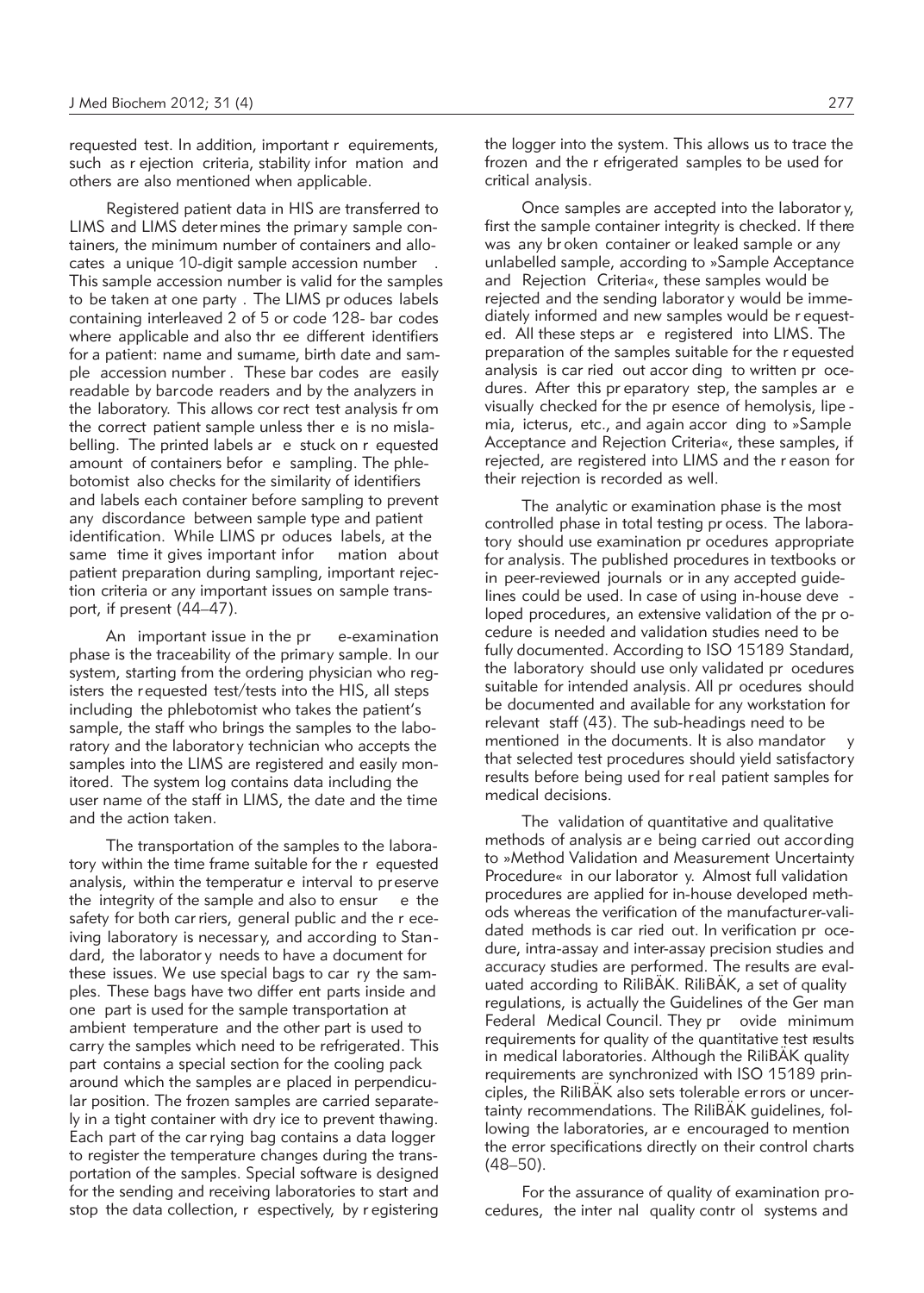interlaboratory comparison studies or ganized by the external quality assessment schemes accor ding to ISO/IEC Guide 43-1 ar e mandatory. For the internal quality control system, we devised a new test-specific decision limit for accepting or r ejecting the r uns based on data of within-subject biological variation (51). It is estimated that the value of healthy withinsubject biological variations is constant, ir respective of the methodology, the area in which the study has been performed and the number of subjects included in the study. We believe that the contr ol limits based on biological variations are reliable and cost-effective and easily usable in accredited laboratories (51). Our laboratory is subscribed to mor e than 200 differ ent external quality schemes fr om **RfB** (Referenzinstitut für Bioanalytik, Bonn, Ger many), Instand e. V. (Gesellschaft zur För derung der Qualitatssicher ung in medizinischen Laboratorien e. V ., Düsseldorf, Ger many), **ECAT** (External quality Control of diagnostic Assays and Tests, Leiden, The Netherlands), **CDC** (Centers for Disease Control and Prevention, Atlanta, GA, USA), **ERNDIM** (European Research Network for evaluation and improvement of screening, Diagnosis and treatment of Inherited disor ders of Metabolism, Maastricht, The Netherlands), **UKNEQAS** for Blood Transfusion Laboratory Practice (Sheffield, UK), **DEQAS** (Vitamin D Exter nal Quality Assessment Scheme, London, UK), **NIST/NIH Vitamin D Meta bolites Quality Assurance P rogram** (National Institutes of Standards and Technology, Gaithersburg, Maryland, USA), CDC's **EQUIP** (Ensuring the Quality of Urinary Iodine P rocedures, Centers for Disease Control and Prevention, Atlanta, GA, USA) pr ogram, CDC's **LAMP** (Lead and Multi-Element P roficiency, Centers for Disease Contr ol and Prevention, Atlanta, GA, USA) program and **RIQAS** (Antrim, UK). When control criteria are not fulfilled, corrective actions are implemented. Interlaboratory comparison studies are also carried out between the central laborator y and satellite laboratories. When the exter nal quality schemes are not available, the exchange of samples with other accredited laboratories is done.

When the analysis is completed, storage and safe disposal of the samples ar e required. We keep the respective samples at least one week at 2–8 °C and then 3 weeks at  $-20$  °C. The ar chive program implemented in LIMS deter mines the storage duration and localization of each sample in r efrigerators and deep freezers.

Laboratory management is r esponsible for the formatting of r eports either in electr onic or paper form and shares the responsibility with the r equester for ensuring that the reports are received by appropriate individuals within an agr eed time inter val. The ISO 15189 Standard also implies which parameters need to be included (43). It has been also r ecommended that the quality of the received primary sample would be included in the report if it was unsuitable for the analysis or pr oduced any adverse effects on results.

Another important issue for patient safety could be the transfer of critical test r esults from clinical la boratory to those responsible for patient care. As previously discussed, the second IPSG r ecommends development of an approach to improve the effectiveness of communication among car egivers (34). It is clear that the effective communication reduces errors and improves patient safety. The ISO 15189 Stan dard recommends implementation of pr ocedures for immediate notification of physicians or other clinical staff responsible for patient car e, when r esults are within pre-defined critical intervals (43). In our system, we defined critical values for each analytes. It is documented in the »List of Critical Test Values«. When any test result falls within the critical result interval, the primary caregiver of the patient is immediately infor med and the action taken is r egistered into LIMS. In this way, we easily monitor the time inter val between the critical result approval by laborator y physician and phoning time to the relevant caregiver.

According to ISO 15189, tur naround times reflecting the clinical needs should be defined. W e register turnaround times for each analyte into our LIMS. After sampling, a patient and car egivers know when to r eceive complete test r esults. Periodically turnaround times are reviewed according to feedback from physicians and revised times later announced.

Laboratory staff is important in the continuation of the laboratory performance. For this reason, laboratory management is r esponsible for job descriptions, including the qualifications to per form specific job functions. The laborator y director must possess adequate knowledge and experience to guide the laboratory. The laborator y management should pr ovide appropriate training for technical staff and assess the competency at r egular intervals. We provide both classroom trainings and e-trainings for each technical staff. At the end of each training session, they receive examination questions. If any attendant does not fulfil pre-defined score, he/she will take the training course again. All trainings for each staff ar e planned on a yearly basis and documented.

## Conclusion

In the new millennium, r educing the medical errors and improving the patient safety have become an international concern. We remind you once again of the famous Latin phrase, primum non nocere: first, do no harm. It has been experienced that the key of the best solution lies in the quality principles. The ISO 15189 Standard is a highly disciplined appr oach to implementation and sustaining of changes in clinical laboratories. It applies the quality system r equirements to clinical laboratories with a str ong focus on responsiveness regarding the needs of patients and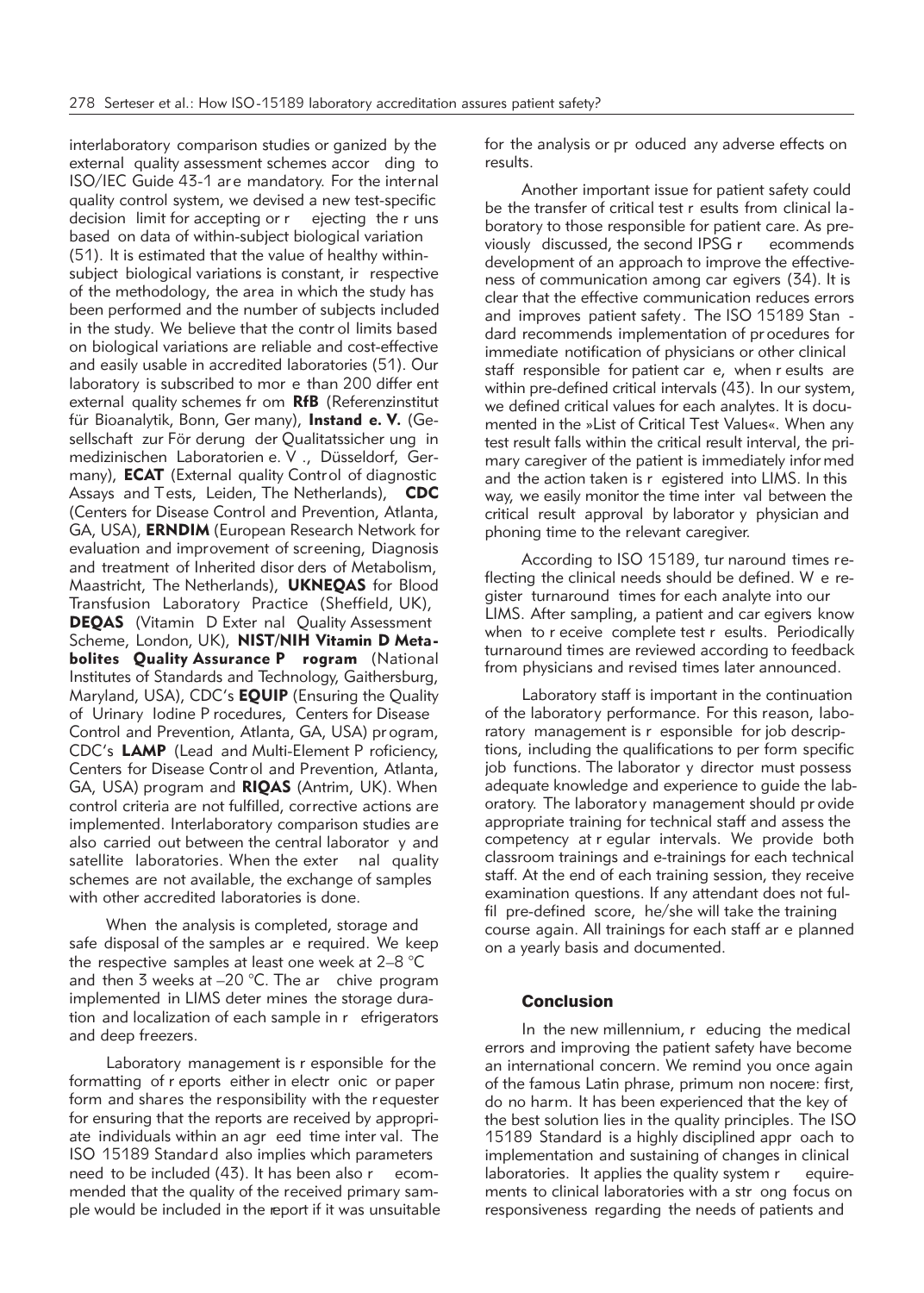clinicians. Applying the per formance improvement strategies focusing on different phases in total testing process will significantly r educe the er rors and accordingly will improve the patient safety. In this way, laboratory professionals contribute to improvement of safety and outcomes of care by working in interdisciplinary approach manner. Awareness which is the primary component of patient safety pr ojects and key

#### **References**

- 1. Leape LL, Lawthers A G, Brennan TA, Johnson WG. Preventing medical injur y. QRB Qual R ev Bull 1993; 19(5): 144–9.
- 2. To Err Is Human: Building a Safer Health System. Linda T. Kohn, Janet M. Corrigan, Molla S. Donaldson, Editors; Committee on Quality of Health Car e in America, Institute of Medicine, 1999; National A cademy Press, Washington D.C.
- 3. Brennan TA, Leape LL, Laird NM, Hebert L, Localio AR, Lawthers AG, Newhouse JP, Weiler PC, Hiatt HH Incidence of adverse events and negligence in hospitalized patients. R esults of the Har vard Medical P ractice Study I. N Engl J Med 1991; 324(6): 370–6.
- 4. Leape LL, Br ennan TA, Laird N, Lawthers A G, Localio AR, Barnes BA, Hebert L, Newhouse JP, Weiler PC, Hiatt H. The nature of adverse events in hospitalized patients. Results of the Harvard Medical Practice Study II. N Engl J Med 1991; 324(6): 377–84.
- 5. Brennan TA, Leape LL, Laird NM, Hebert L, Localio AR, Lawthers AG, Newhouse JP , Weiler PC, Hiatt HH; Harvard Medical Practice Study I. Incidence of adverse events and negligence in hospitalized patients: r esults of the Harvard Medical Practice Study I. 1991. Qual Saf Health Care 2004; 13(2): 145–51.
- 6. Brennan TA. The Institute of Medicine report on medical errors-could it do harm? N Engl J Med 2000; 342(15): 1123–5.
- 7. Leape LL. Institute of Medicine medical error figures are not exaggerated. JAMA 2000; 284(1): 95 –7.
- 8. JCAHO approves National Patient Safety Goals for 2003. Jt. Comm. Perspect 2002; 22(9): 1–3.
- 9. Novis DA. Reducing errors in the clinical laborator y: A lean production system Appr oach. Labmedicine 2008; 39(9): 521–9.
- 10. Parker-Pope T. Rounds: Mistaken lab r esults and more. The New York Times. October 3, 2007.
- 11. Pepper L. Can you tr ust your lab r esults? Good House keeping. July 1, 2007: 45–46, 50.
- 12. Pear R. Reports finds most er rors at hospitals go unr eported. The New York Times. January 6, 2012.
- 13. Ballard KA. Patient safety: a shared responsibility. Online J Issues Nurs 2003; 8(3): 4.
- 14. Goeschel CA, Wachter RM, Pronovost PJ. Responsibility for quality impr ovement and patient safety . Hospital

factor in ensuring successful implementation should not be ignored.

#### Conflict of interest statement

The authors stated that there are no conflicts of interest regarding the publication of this article.

board and medical staff leadership challenges. Chest 2010; 138(1): 171–8.

- 15. Rose K. H. Project Quality Management: Why, What and How. 2005, J. Ross Publishing, Florida.
- 16. Lundberg GD. A cting on significant laborator y results. JAMA 1981; 245: 1762–3.
- 17. Lundberg GD. How clinicians should use the diagnostic laboratory in a changing medical world. Clin Chim A cta 1999; 280: 3–11.
- 18. Plebani M, Laposata M, Lundber g GD. The brain-to brain loop concept for laboratory testing 40 years after its introduction. Am J Clin Pathol 2011; 136(6): 829–833.
- 19. Hawkins R. Managing the P re- and Post-analytical Phases of the Total Testing Process. Ann Lab Med 2012; 32: 5–16.
- 20. Leape LL. Er rors in medicine. Clin Chim A cta 2009; 404: 2–5.
- 21. Leape LL. Striving for per fection. Clin Chem 2002; 48: 1871–2.
- 22. Nevalainen D, Berte L, Kraf t C, Leigh E, Picaso L, Morgan T. Evaluating laboratory performance on quality indicators with the six sigma scale. Ar ch Pathol Lab Med 2000; 124: 516–9.
- 23. Plebani M. Exploring the iceber g of errors in laborator y medicine. Clin Chem Acta 2009; 404: 16–23.
- 24. Kalra J. Medical errors: impact on clinical laboratories and other critical areas. Clin Biochem 2004; 37: 1052–62.
- 25. Astion ML, Shojania KG, Hamill TR, Kim S, Ng VL. Classifying laboratory incident r eports to identif y problems that jeopar dize patient safety . Am J Clin P athol 2003; 120: 18–26.
- 26. Kalra J. Medical errors: overcoming the challenges. Clin Biochem 2004; 37: 1063–71.
- 27. Kalra J. Medical errors: an introduction to concepts. Clin Biochem 2004; 37: 1043–51.
- 28. Rattan A and Lippi G. Frequency and type of pr eanalytical errors in a laborator y medicine department in India. Clin Chem Lab Med 2008; 46: 1657–9.
- 29. Bonini P, Plebani M, Ceriotti F, Rubboli F. Errors in laboratory medicine. Clin Chem 2002; 48: 691–8.
- 30. Plebani M. The detection and prevention of errors in laboratory medicine. Ann Clin Biochem 2010; 47: 101-10.